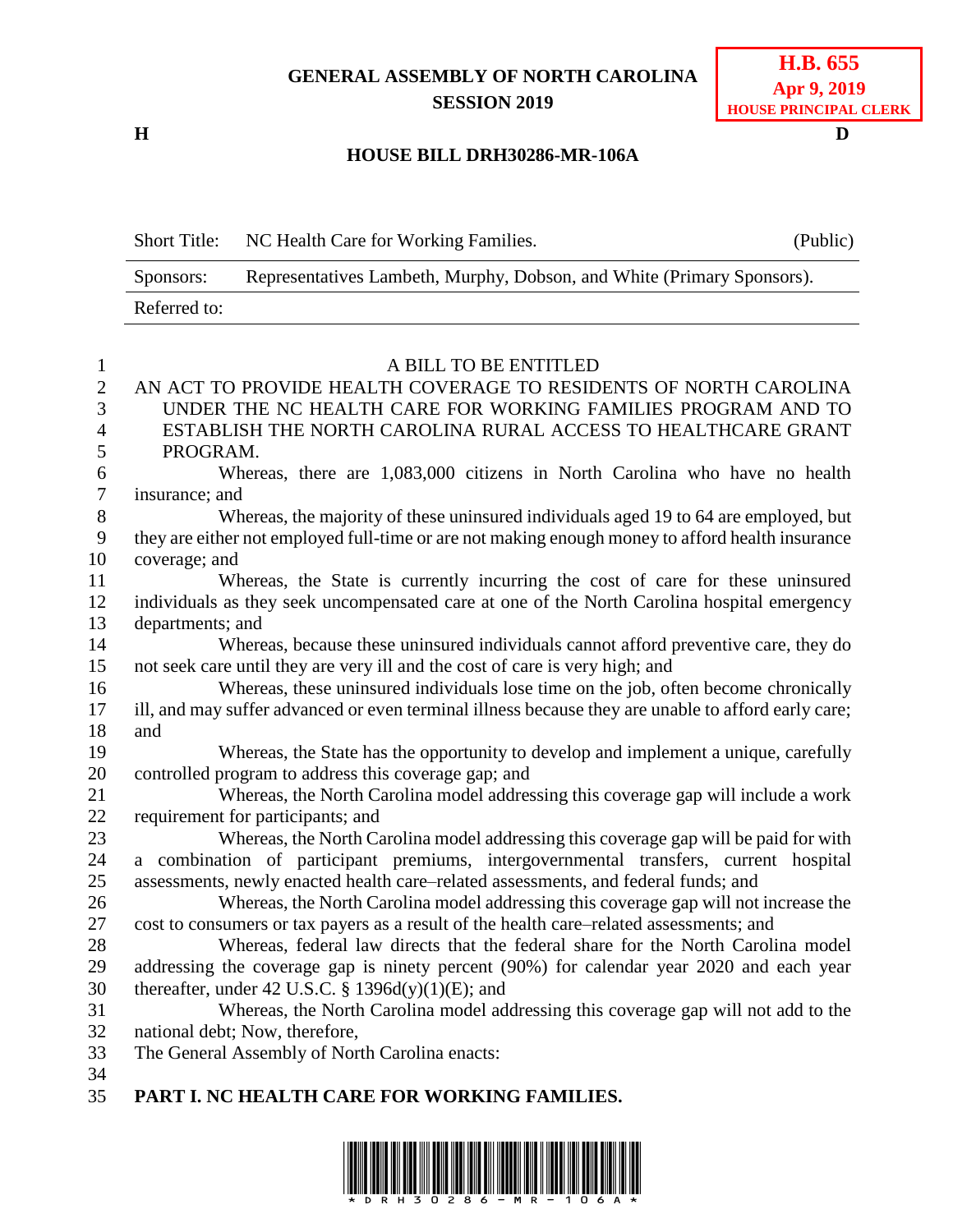**SECTION 1.** NC Health Care for Working Families. – It is the intent of the General Assembly to facilitate the design of a health care program that addresses the needs of citizens of North Carolina committed to a healthy lifestyle who are ineligible for Medicaid due to their income levels but who are otherwise unable to afford health insurance. To meet these needs, the Department of Health and Human Services (DHHS) shall design a program to be known as "NC Health Care for Working Families." DHHS is encouraged to advocate to the federal government for any changes to the current operations of the Medicaid program at the federal level as may be needed to obtain approval for the program with the maximum federal financial participation possible. In designing the NC Health Care for Working Families program, DHHS shall comply with the components of the program outlined in this act and shall have the authority to determine specific details relating to each of the program components. **SECTION 2.** Population to be covered. – The Department of Health and Human Services shall provide NC Health Care for Working Families program coverage to residents of North Carolina who meet all of the following criteria: (1) The resident meets all federal Medicaid citizenship and immigration 16 requirements. (2) The resident is not eligible for Medicaid under the currently established North Carolina Medicaid program eligibility criteria. (3) The resident's modified adjusted gross income (MAGI) does not exceed one hundred thirty-three percent (133%) of the federal poverty level. (4) The resident is not entitled to or enrolled in Medicare Part A or Medicare Part 22 B benefits. (5) The resident is an adult who is no younger than age 19 and no older than age 64. In defining residency for the purposes of eligibility for the NC Health Care for Working Families program, the Department of Health and Human Services shall do so in a manner consistent with the residency requirements under North Carolina's Medicaid State Plan. **SECTION 3.** Health care coverage. – The benefit package designed by the Department of Health and Human Services (DHHS) shall be similar to the coverage provided under North Carolina's 2017 Essential Health Benefits Benchmark Plan and the Blue Cross and Blue Shield of North Carolina Blue Options Preferred Provider Organization (PPO) Plan and shall comply with applicable federal requirements governing Alternative Benefit Plans. The benefit package designed by DHHS shall also focus on preventive care and participant wellness. Prepaid Health Plans, as defined under S.L. 2015-245, shall manage the benefits for the population covered by the NC Health Care for Working Families program through capitated contracts. **SECTION 4.** Participant contributions. – NC Health Care for Working Families program participants shall pay an annual premium, billed monthly, that is set at two percent (2%) of the participant's household income. Participant contributions shall be utilized to fund the program as required by Section 7 of this act. Failure of a program participant to make a premium

 contribution within 90 days of its due date shall result in the suspension of the program participant from the program unless that program participant shows that he or she is exempt from the premium requirements prior to the expiration of that 90-day period. An individual who was suspended from the program for nonpayment of the monthly premium may reactivate coverage if that individual meets the eligibility requirements and pays the total amount in previously unpaid premiums owed by the individual. The Department of Health and Human Services (DHHS) shall adopt rules related to premium requirements, including exemptions from the requirements. Exemption from the premium requirements shall include only the following criteria:

 (1) The participant's household income is below fifty percent (50%) of the federal poverty guidelines.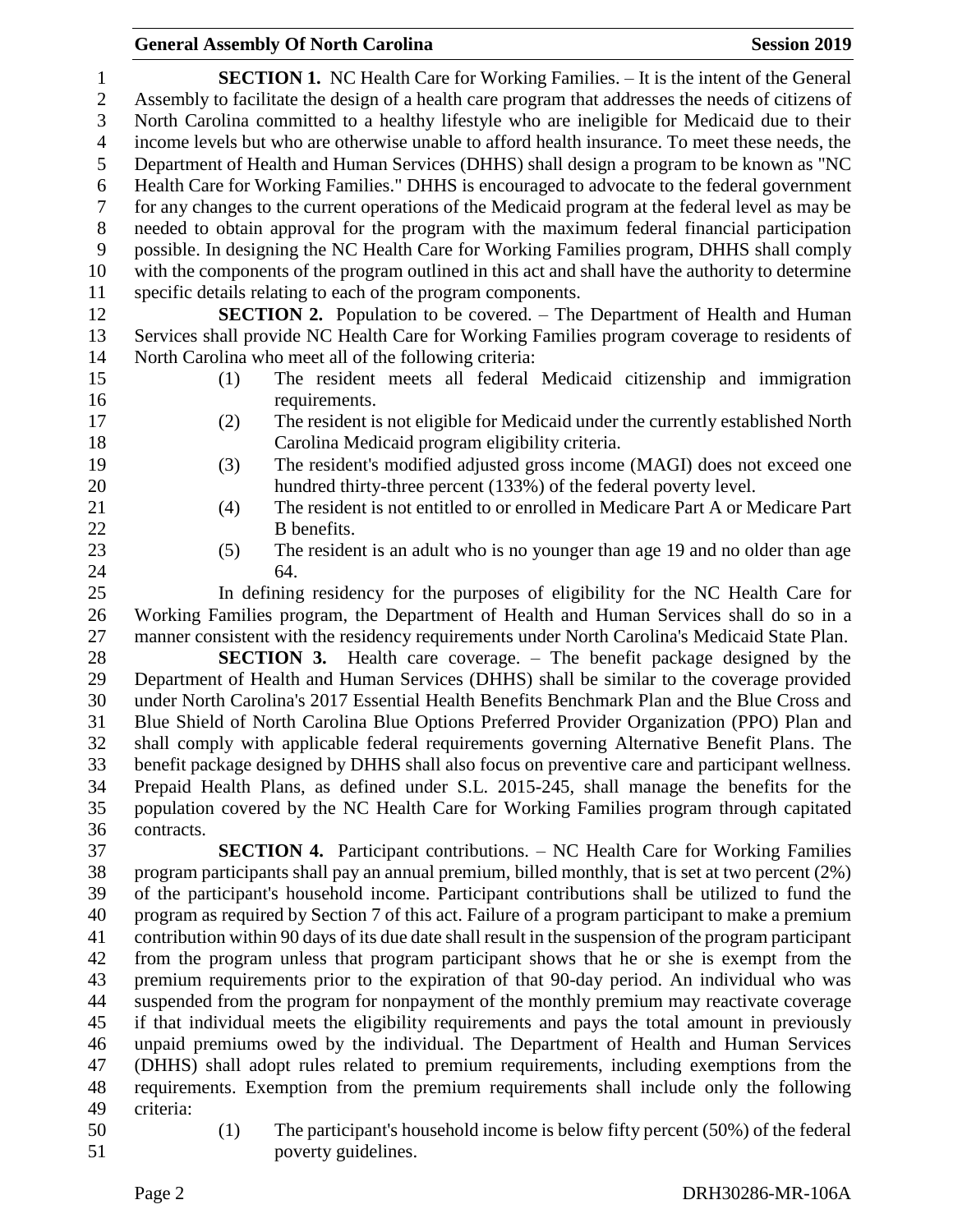|                  |     | <b>General Assembly Of North Carolina</b>                                                                                                     | <b>Session 2019</b> |
|------------------|-----|-----------------------------------------------------------------------------------------------------------------------------------------------|---------------------|
| $\mathbf{1}$     | (2) | The participant has a medical hardship.                                                                                                       |                     |
| $\boldsymbol{2}$ | (3) | The participant has a financial hardship.                                                                                                     |                     |
| 3                | (4) | The participant is an Indian Health Services beneficiary.                                                                                     |                     |
| $\overline{4}$   | (5) | The participant is a veteran in transition but actively seeking employment.                                                                   |                     |
| 5                |     | DHHS shall develop cost-effective methods of accepting participant contributions                                                              |                     |
| 6                |     | that facilitate the ability of participants to make the required contribution. DHHS shall take into                                           |                     |
| $\tau$           |     | consideration the methods of payment utilized by Indiana to accept Personal Wellness and                                                      |                     |
| $8\,$            |     | Responsibility (POWER) account payments under its Healthy Indiana Plan.                                                                       |                     |
| 9                |     | <b>SECTION 5.</b> Program requirements. – In addition to the monthly premium                                                                  |                     |
| 10<br>11         |     | contributions required by Section 4 of this act, the NC Health Care for Working Families program<br>shall include the following requirements: |                     |
| 12               | (1) | Co-payments. - Co-payments under the program shall be comparable with the                                                                     |                     |
| 13               |     | co-payments applied under the North Carolina Medicaid State Plan.                                                                             |                     |
| 14               | (2) | Preventive care and wellness activities. – To promote health and wellness, the                                                                |                     |
| 15               |     | Department of Health and Human Services shall establish preventive care and                                                                   |                     |
| 16               |     | wellness activities. Preventive care and wellness activities shall include                                                                    |                     |
| 17               |     | routine physicals, routine screenings such as mammograms                                                                                      | and                 |
| 18               |     | colonoscopies, and weight management programs, as medically appropriate                                                                       |                     |
| 19               |     | for the individual participant.                                                                                                               |                     |
| 20               | (3) | Mandatory employment activities. - To increase employment, the Department                                                                     |                     |
| 21               |     | of Health and Human Services shall establish employment activities for                                                                        |                     |
| 22               |     | program participants that adhere to federal guidance and are aligned with the                                                                 |                     |
| 23               |     | work requirements of the Able-Bodied Adults Without Dependents                                                                                |                     |
| 24               |     | (ABAWDs) policy under the Supplemental Nutrition Assistance Program as                                                                        |                     |
| 25               |     | much as possible, provided that exemptions from mandatory employment                                                                          |                     |
| 26               |     | activities shall be limited to the following individuals:                                                                                     |                     |
| 27               |     | Individuals caring for a dependent minor child, an adult disabled child,<br>a.                                                                |                     |
| 28               |     | or a disabled parent.                                                                                                                         |                     |
| 29               |     | Individuals who are in active treatment for a substance abuse disorder.<br>$\mathbf b$ .                                                      |                     |
| 30               |     | Individuals determined to be medically frail or with an acute medical<br>$\mathbf{c}$ .                                                       |                     |
| 31               |     | condition that would prevent the individual from complying with the                                                                           |                     |
| 32               |     | employment requirements.                                                                                                                      |                     |
| 33               |     | Pregnant and post-partum women.<br>d.                                                                                                         |                     |
| 34               |     | Indian Health Services beneficiaries.<br>e.                                                                                                   |                     |
| 35               |     | f.<br>Any other category of individuals required to be exempt by the Centers                                                                  |                     |
| 36               |     | for Medicare and Medicaid Services.                                                                                                           |                     |
| 37               |     | <b>SECTION 6.</b> Defined measures and goals. – The NC Health Care for Working                                                                |                     |
| 38               |     | Families program shall be built on defined measures and goals for risk-adjusted health outcomes,                                              |                     |
| 39               |     | quality of care, patient satisfaction, access, and cost. Each component shall be subject to specific                                          |                     |
| 40               |     | accountability measures, including penalties. The Department of Health and Human Services                                                     |                     |
| 41               |     | may use organizations such as the National Committee for Quality Assurance (NCQA), the                                                        |                     |
| 42               |     | Physician Consortium for Performance Improvement (PCPI), or any others necessary to develop                                                   |                     |
| 43               |     | effective measures for outcomes and quality.                                                                                                  |                     |
| 44               |     | <b>SECTION 7.</b> Funding. – The following three sources shall be the only sources of                                                         |                     |
| 45               |     | funding for the NC Health Care for Working Families program:                                                                                  |                     |
| 46               | (1) | Federal funds. - The Department of Health and Human Services is required                                                                      |                     |
| 47               |     | to seek the highest federal financial participation percentage available to fund                                                              |                     |
| 48               |     | the program.                                                                                                                                  |                     |
| 49               | (2) | Participant contributions. – Participants in the program shall make monthly                                                                   |                     |
| 50               |     | premium payments as required by Section 4 of this act.                                                                                        |                     |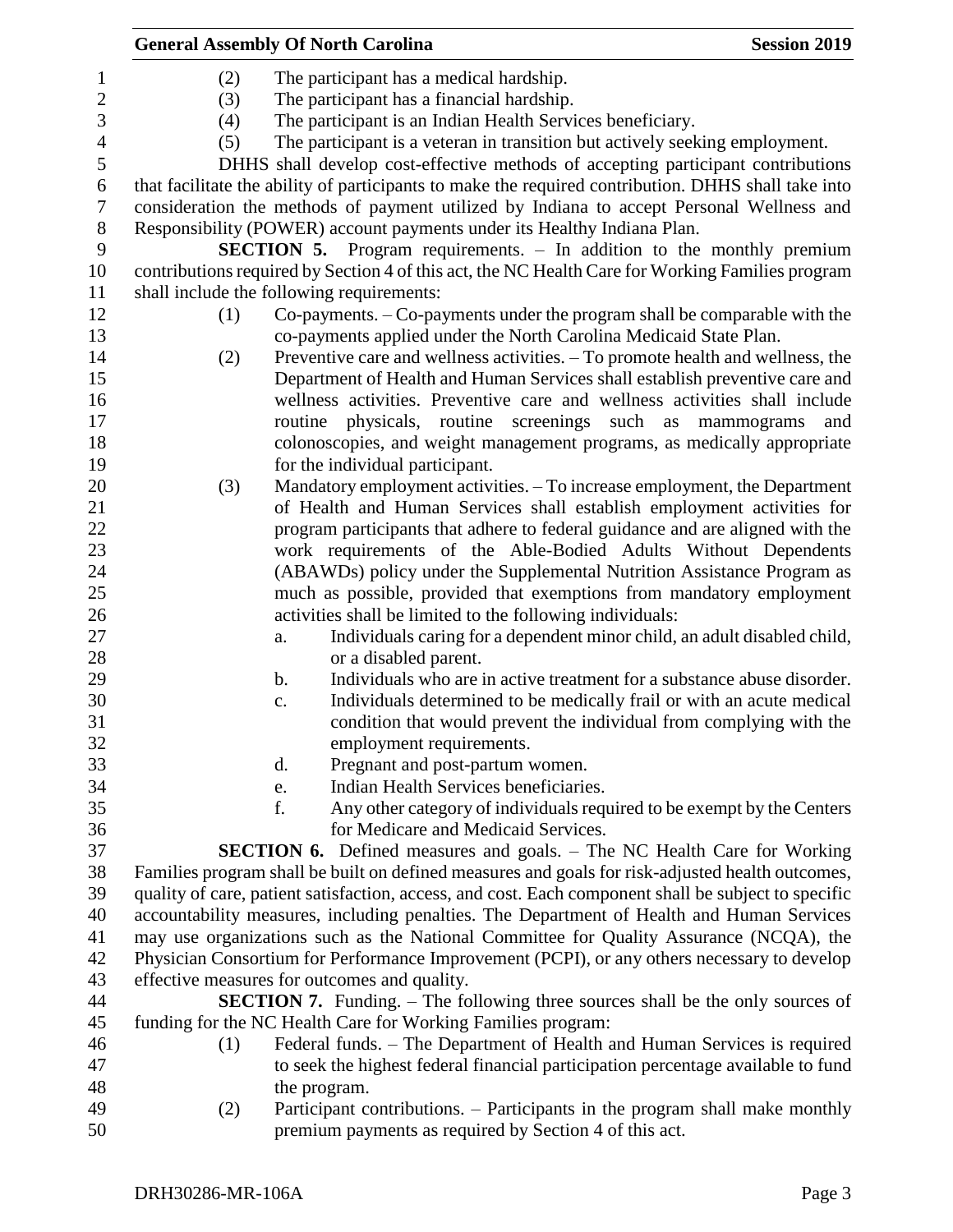|                                                                                                |     | <b>General Assembly Of North Carolina</b>                                                                                                                                                                                                                                                                                                                                                                                                                                                                                                                                                       | <b>Session 2019</b> |
|------------------------------------------------------------------------------------------------|-----|-------------------------------------------------------------------------------------------------------------------------------------------------------------------------------------------------------------------------------------------------------------------------------------------------------------------------------------------------------------------------------------------------------------------------------------------------------------------------------------------------------------------------------------------------------------------------------------------------|---------------------|
| $\mathbf{1}$<br>$\overline{2}$<br>3<br>$\overline{4}$<br>5<br>6<br>$\boldsymbol{7}$<br>$\,8\,$ | (3) | State and county funds. – The State and county share of costs that are not<br>covered by federal funds or participant contributions will be funded through<br>intergovernmental transfers and health care-related assessments, including,<br>but not limited to, hospital assessments. It is the intent of the General<br>Assembly that all State funds needed for the program shall be generated<br>through increased revenue from current assessments and intergovernmental<br>transfers, as well as new revenue from additional assessments enacted to meet<br>the requirements of this act. |                     |
| 9                                                                                              |     | <b>SECTION 8.</b> Submission of State Plan amendments and implementation time line.                                                                                                                                                                                                                                                                                                                                                                                                                                                                                                             |                     |
| 10                                                                                             |     | - The Department of Health and Human Services shall submit all State Plan amendments and                                                                                                                                                                                                                                                                                                                                                                                                                                                                                                        |                     |
| 11                                                                                             |     | modifications to the 1115 demonstration waiver for Medicaid transformation as necessary to                                                                                                                                                                                                                                                                                                                                                                                                                                                                                                      |                     |
| 12                                                                                             |     | implement coverage under the NC Health Care for Working Families program required by this                                                                                                                                                                                                                                                                                                                                                                                                                                                                                                       |                     |
| 13                                                                                             |     | act. Subject to the contingencies in Section 9 of this act, coverage for newly eligible adults under                                                                                                                                                                                                                                                                                                                                                                                                                                                                                            |                     |
| 14                                                                                             |     | this act shall begin no later than the earlier of the following:                                                                                                                                                                                                                                                                                                                                                                                                                                                                                                                                |                     |
| 15<br>16<br>17                                                                                 | (1) | One hundred twenty days after the approval by the Center for Medicare and<br>Medicaid Services of all State Plan amendments or amendments to the 1115<br>demonstration waiver submitted under this Section.                                                                                                                                                                                                                                                                                                                                                                                     |                     |
| 18                                                                                             | (2) | July 1, 2020.                                                                                                                                                                                                                                                                                                                                                                                                                                                                                                                                                                                   |                     |
| 19                                                                                             |     | <b>SECTION 9.</b> Implementation and program continuation contingencies. - The State                                                                                                                                                                                                                                                                                                                                                                                                                                                                                                            |                     |
| 20<br>21                                                                                       |     | shall not be bound to provide coverage under the NC Health Care for Working Families program.<br>Coverage under the NC Health Care for Working Families program shall not be implemented or                                                                                                                                                                                                                                                                                                                                                                                                     |                     |
| 22                                                                                             |     | shall be terminated if any of the following occurs:                                                                                                                                                                                                                                                                                                                                                                                                                                                                                                                                             |                     |
| 23                                                                                             | (1) | If the program approved by the Center for Medicare and Medicaid Services                                                                                                                                                                                                                                                                                                                                                                                                                                                                                                                        |                     |
| 24                                                                                             |     | fails to comply with any of the program components required by this act,                                                                                                                                                                                                                                                                                                                                                                                                                                                                                                                        |                     |
| 25                                                                                             |     | including the participant contributions required by Section 4 of this act or any                                                                                                                                                                                                                                                                                                                                                                                                                                                                                                                |                     |
| 26                                                                                             |     | of the program requirements specified in Section 5 of this act, then the NC                                                                                                                                                                                                                                                                                                                                                                                                                                                                                                                     |                     |
| 27                                                                                             |     | Health Care for Working Families program shall not be implemented and the                                                                                                                                                                                                                                                                                                                                                                                                                                                                                                                       |                     |
| 28                                                                                             |     | Department of Health and Human Services (DHHS) shall stop all activities                                                                                                                                                                                                                                                                                                                                                                                                                                                                                                                        |                     |
| 29                                                                                             |     | related to implementation.                                                                                                                                                                                                                                                                                                                                                                                                                                                                                                                                                                      |                     |
| 30                                                                                             | (2) | If legislation necessary to ensure that the State and county share of costs that                                                                                                                                                                                                                                                                                                                                                                                                                                                                                                                |                     |
| 31                                                                                             |     | are not covered by federal funds or participant contributions will be funded                                                                                                                                                                                                                                                                                                                                                                                                                                                                                                                    |                     |
| 32                                                                                             |     | through health care-related assessments is not enacted as required by                                                                                                                                                                                                                                                                                                                                                                                                                                                                                                                           |                     |
| 33                                                                                             |     | subdivision (3) of Section 7 of this act, then the NC Health Care for Working                                                                                                                                                                                                                                                                                                                                                                                                                                                                                                                   |                     |
| 34                                                                                             |     | Families program shall not be implemented and DHHS shall continue to seek                                                                                                                                                                                                                                                                                                                                                                                                                                                                                                                       |                     |
| 35<br>36                                                                                       |     | federal approval of the program if approval has not already been given, but<br>shall stop all other activities related to implementation until the necessary                                                                                                                                                                                                                                                                                                                                                                                                                                    |                     |
| 37                                                                                             |     | legislation is enacted.                                                                                                                                                                                                                                                                                                                                                                                                                                                                                                                                                                         |                     |
| 38                                                                                             | (3) | If the combination of funding sources identified in Section 7 of this act is not                                                                                                                                                                                                                                                                                                                                                                                                                                                                                                                |                     |
| 39                                                                                             |     | sufficient to initially fund or to provide a sustainable funding source to cover                                                                                                                                                                                                                                                                                                                                                                                                                                                                                                                |                     |
| 40                                                                                             |     | all costs of the program, then the NC Health Care for Working Families                                                                                                                                                                                                                                                                                                                                                                                                                                                                                                                          |                     |
| 41                                                                                             |     | program shall not be implemented and DHHS shall stop all activities related                                                                                                                                                                                                                                                                                                                                                                                                                                                                                                                     |                     |
| 42                                                                                             |     | to implementation.                                                                                                                                                                                                                                                                                                                                                                                                                                                                                                                                                                              |                     |
| 43                                                                                             | (4) | If the federal medical assistance percentage (FMAP) for services provided                                                                                                                                                                                                                                                                                                                                                                                                                                                                                                                       |                     |
| 44<br>45                                                                                       |     | through the program is less than ninety percent (90%), then the NC Health<br>Care for Working Families program shall not be implemented and DHHS shall                                                                                                                                                                                                                                                                                                                                                                                                                                          |                     |
| 46                                                                                             |     | stop all activities related to implementation.                                                                                                                                                                                                                                                                                                                                                                                                                                                                                                                                                  |                     |
| 47                                                                                             | (5) | If, after the implementation of the program, the federal medical assistance                                                                                                                                                                                                                                                                                                                                                                                                                                                                                                                     |                     |
| 48                                                                                             |     | percentage (FMAP) for services provided through the NC Health Care for                                                                                                                                                                                                                                                                                                                                                                                                                                                                                                                          |                     |
| 49                                                                                             |     | Working Families program falls below ninety percent (90%), then, upon                                                                                                                                                                                                                                                                                                                                                                                                                                                                                                                           |                     |
| 50                                                                                             |     | receipt of information indicating that the FMAP will be lower than ninety                                                                                                                                                                                                                                                                                                                                                                                                                                                                                                                       |                     |
| 51                                                                                             |     | percent (90%), the Secretary of DHHS shall promptly provide notice of the                                                                                                                                                                                                                                                                                                                                                                                                                                                                                                                       |                     |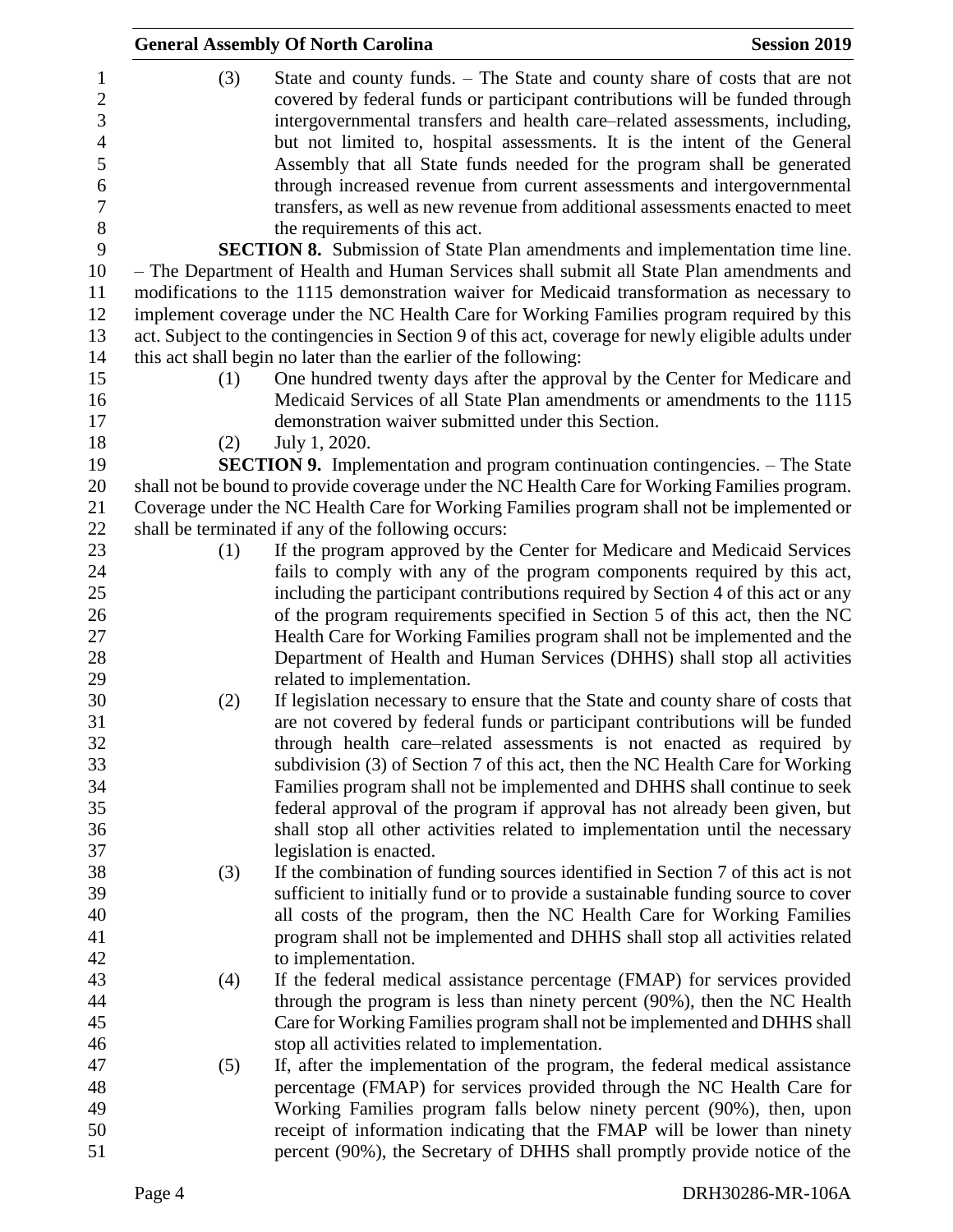|                              | <b>General Assembly Of North Carolina</b>                                                                                                                                      | <b>Session 2019</b> |
|------------------------------|--------------------------------------------------------------------------------------------------------------------------------------------------------------------------------|---------------------|
| $\mathbf{1}$<br>$\mathbf{2}$ | change in the FMAP to the Chairs of the Joint Legislative Oversight<br>Committee on Medicaid and NC Health Choice and to the Fiscal Research                                   |                     |
| 3                            | Division. Coverage under the NC Health Care for Working Families program                                                                                                       |                     |
| $\overline{4}$               | shall terminate on the last day the FMAP is ninety percent (90%) or greater.                                                                                                   |                     |
| 5                            | If, after implementation of the program, the combination of funding sources<br>(6)                                                                                             |                     |
| 6                            | identified in Section 7 of this act is no longer sufficient to fund or provide a                                                                                               |                     |
| $\overline{7}$               | sustainable funding source to cover all costs of the program, then coverage                                                                                                    |                     |
| 8                            | under the NC Health Care for Working Families program shall terminate on                                                                                                       |                     |
| 9                            | the last day of the fiscal year in which the funding is no longer sufficient.                                                                                                  |                     |
| 10<br>11                     | <b>SECTION 10.</b> Report. – No later than October 1, 2019, the Department of Health<br>and Human Services (DHHS) shall submit to the Joint Legislative Oversight Committee on |                     |
| 12                           | Medicaid and NC Health Choice a report with a design proposal for the NC Health Care for                                                                                       |                     |
| 13                           | Working Families program. The report shall contain a strategy for obtaining approval for federal                                                                               |                     |
| 14                           | funding for the program. The report shall include the federal medical assistance percentage                                                                                    |                     |
| 15                           | (FMAP) sought by DHHS and an analysis of the fiscal impact to the State that would result from                                                                                 |                     |
| 16                           | the proposal. The report shall also include long-term strategies to fund the NC Health Care for                                                                                |                     |
| 17                           | Working Families program in such a way that the sources of funding identified in Section 7 of                                                                                  |                     |
| 18                           | this act remain the only sources of funding for the program. As part of its report, DHHS shall                                                                                 |                     |
| 19                           | submit either a copy of the draft demonstration waiver under Section 1115 of the Social Security                                                                               |                     |
| 20                           | Act necessary to effectuate the NC Health Care for Working Families program or a draft of any                                                                                  |                     |
| 21                           | modifications to the 1115 demonstration waiver for Medicaid transformation.                                                                                                    |                     |
| 22                           |                                                                                                                                                                                |                     |
| 23                           | PART II. THE NORTH CAROLINA RURAL ACCESS TO HEALTHCARE GRANT                                                                                                                   |                     |
| 24                           | <b>PROGRAM</b>                                                                                                                                                                 |                     |
| 25                           | <b>SECTION 11.(a)</b> The title of Chapter 108B of the General Statutes is renamed to be                                                                                       |                     |
| 26                           | "Community Action Programs and Rural Health Grants."                                                                                                                           |                     |
| 27                           | <b>SECTION 11.(b)</b> Chapter 108B of the General Statutes is amended by adding a new                                                                                          |                     |
| 28                           | Article to read:                                                                                                                                                               |                     |
| 29<br>30                     | "Article 3.<br>"Rural Access to Healthcare Grants.                                                                                                                             |                     |
| 31                           | "§ 108B-30. Definitions.                                                                                                                                                       |                     |
| 32                           | The following definitions apply in this Article:                                                                                                                               |                     |
| 33                           | Fund. - North Carolina Rural Access to Healthcare Grant Fund.<br>(1)                                                                                                           |                     |
| 34                           | Office of Rural Health. – Department of Health and Human Services, Division<br>(2)                                                                                             |                     |
| 35                           | of Central Management, Office of Rural Health.                                                                                                                                 |                     |
| 36                           | Qualified applicant. - An individual or entity that meets criteria for applying<br>(3)                                                                                         |                     |
| 37                           | for funds distributed under the Rural Access to Healthcare Grant Program, as                                                                                                   |                     |
| 38                           | established by the Office of Rural Health.                                                                                                                                     |                     |
| 39                           | "§ 108B-31. Rural Access to Healthcare Grant Fund.                                                                                                                             |                     |
| 40                           | Establishment. - The North Carolina Rural Access to Healthcare Grant Fund is<br>(a)                                                                                            |                     |
| 41                           | established as a special fund in the Department of Health and Human Services, Division of                                                                                      |                     |
| 42                           | Central Management, Office of Rural Health. The fund may receive funds appropriated by the                                                                                     |                     |
| 43                           | General Assembly and any gifts, grants, or donations from any public or private source.                                                                                        |                     |
| 44                           | Purposes. – Funds in the North Carolina Rural Access to Healthcare Grant Fund shall<br>(b)                                                                                     |                     |
| 45                           | be used, as available, to address the health care needs of citizens residing in the rural areas of this                                                                        |                     |
| 46                           | State.                                                                                                                                                                         |                     |
| 47<br>48                     | "§ 108B-32. Rural Access to Healthcare Grant Program.<br>Any qualified applicant may apply for a grant from the Fund for any eligible activity.                                |                     |
| 49                           | (a)<br>Eligible activities may include the following:                                                                                                                          |                     |
| 50                           | Health care provider recruitment to rural areas of the State.<br>(1)                                                                                                           |                     |
|                              |                                                                                                                                                                                |                     |